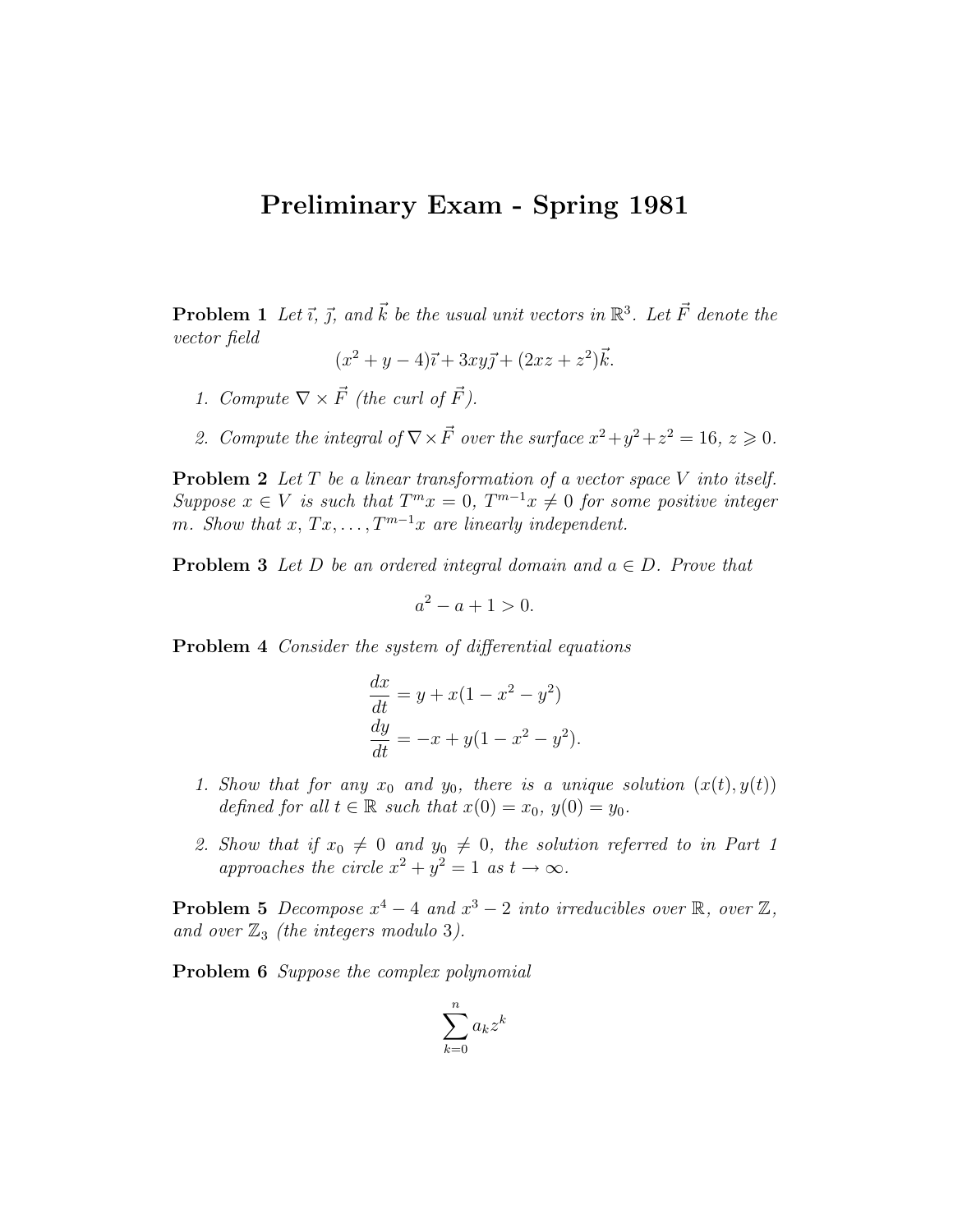has n distinct roots  $r_1, \ldots, r_n \in \mathbb{C}$ . Prove that if  $|b_k - a_k|$  is sufficiently small then

$$
\sum_{k=0}^n b_k z^k
$$

has n roots which are smooth functions of  $b_0, \ldots, b_n$ .

Problem 7 Evaluate

$$
\int_{-\infty}^{\infty} \frac{x \sin x}{(1+x^2)^2} \, dx \, .
$$

**Problem 8** Let  $f : [0, 1] \to \mathbb{R}$  be continuous and  $k \in \mathbb{N}$ . Prove that there is a real polynomial  $P(x)$  of degree  $\leq k$  which minimizes (for all such polynomials)

$$
\sup_{0 \leq x \leq 1} |f(x) - P(x)|.
$$

**Problem 9** Show that the following three conditions are all equivalent for a real  $3\times3$  symmetric matrix A, whose eigenvalues are  $\lambda_1$ ,  $\lambda_2$ , and  $\lambda_3$ :

- 1. tr A is not an eigenvalue of A.
- 2.  $(a + b)(b + c)(a + c) \neq 0$ .
- 3. The map  $L : S \to S$  is an isomorphism, where S is the space of  $3 \times 3$ real skew-symmetric matrices and  $L(W) = AW + WA$ .

**Problem 10** 1. Give an example of a sequence of  $C^1$  functions

$$
f_k : [0, \infty) \to \mathbb{R}, \quad k = 0, 1, 2, \dots
$$

such that  $f_k(0) = 0$  for all k, and  $f'_k(x) \to f'_0(x)$  for all x as  $k \to \infty$ , but  $f_k(x)$  does not converge to  $f_0(x)$  for all x as  $k \to \infty$ .

2. State an extra condition which would imply that  $f_k(x) \to f_0(x)$  for all x as  $k \to \infty$ .

Problem 11 Evaluate

$$
\int_C \frac{e^z - 1}{z^2(z - 1)} \, dz
$$

where *C* is the closed curve shown below:

../Fig/Pr/Sp81-11.ps not found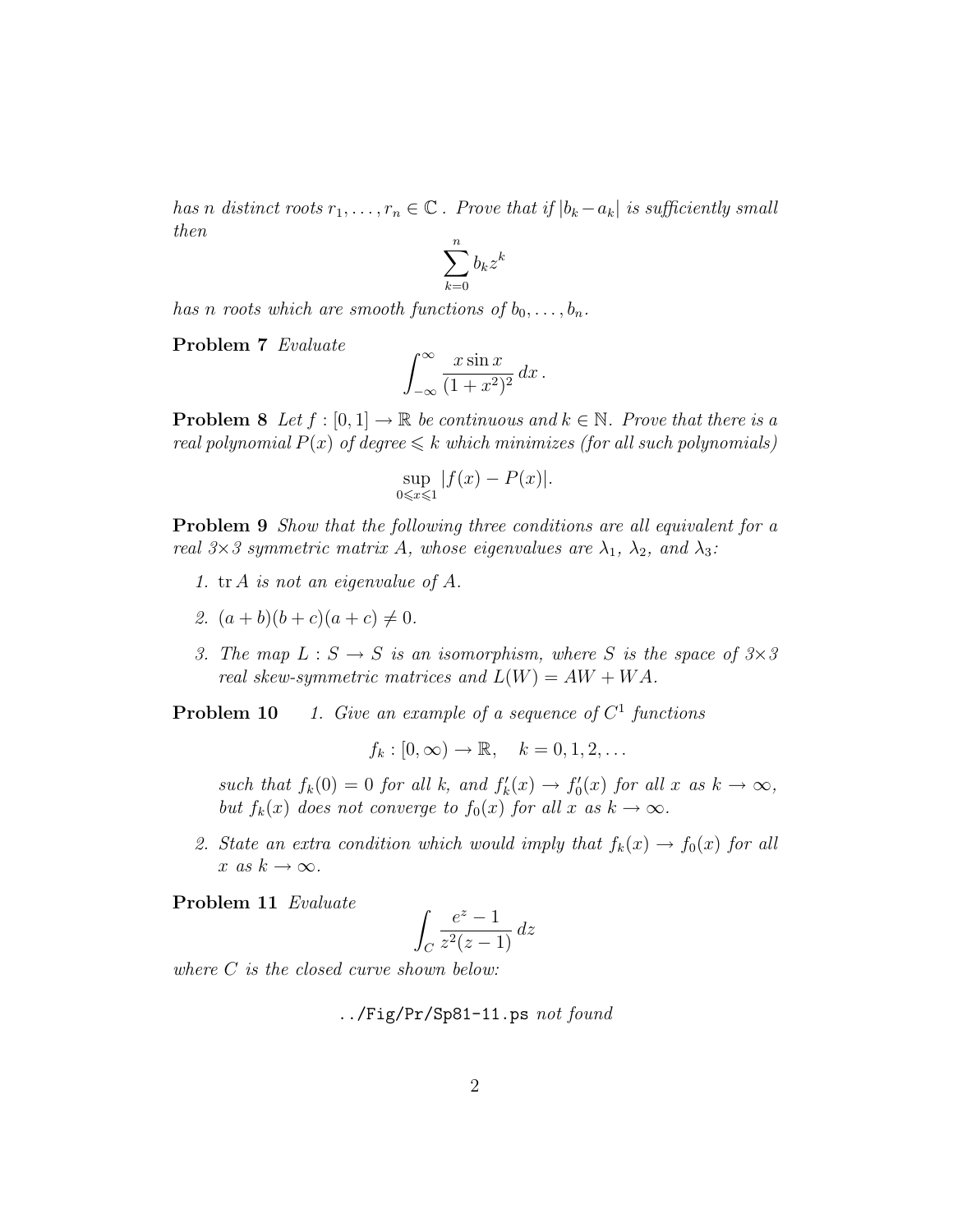Problem 12 For  $x \in \mathbb{R}$ , let

$$
A_x = \begin{pmatrix} x & 1 & 1 & 1 \\ 1 & x & 1 & 1 \\ 1 & 1 & x & 1 \\ 1 & 1 & 1 & x \end{pmatrix}.
$$

- 1. Prove that  $\det(A_x) = (x-1)^3(x+3)$ .
- 2. Prove that if  $x \neq 1, -3$ , then  $A_x^{-1} = -(x 1)^{-1}(x + 3)^{-1}A_{-x-2}$ .

Problem 13 Which of the following series converges?

1.

$$
\sum_{n=1}^{\infty} \frac{(2n)!(3n)!}{n!(4n)!}.
$$

2.

$$
\sum_{n=1}^{\infty} \frac{1}{n^{1+1/n}} \, .
$$

**Problem 14** The set of real  $3 \times 3$  symmetric matrices is a real, finite-dimensional vector space isomorphic to  $\mathbb{R}^6$ . Show that the subset of such matrices of signature  $(2, 1)$  is an open connected subspace in the usual topology on  $\mathbb{R}^6$ .

**Problem 15** Let M be one of the following fields:  $\mathbb{R}$ ,  $\mathbb{C}$ ,  $\mathbb{Q}$ , and  $\mathbf{F}_9$  (the field with nine elements). Let  $\mathfrak{I} \subset \mathbf{M}[x]$  be the ideal generated by  $x^4 + 2x - 2$ . For which choices of **M** is the ring  $\mathbf{M}[x]/\mathfrak{I}$  a field?

**Problem 16** Let  $f(x)$  be a real valued function defined for all  $x \ge 1$ , satisfying  $f(1) = 1$  and

$$
f'(x) = \frac{1}{x^2 + f(x)^2}.
$$

Prove that

 $\lim_{x\to\infty}f(x)$ 

exists and is less than 1 + π 4 ·